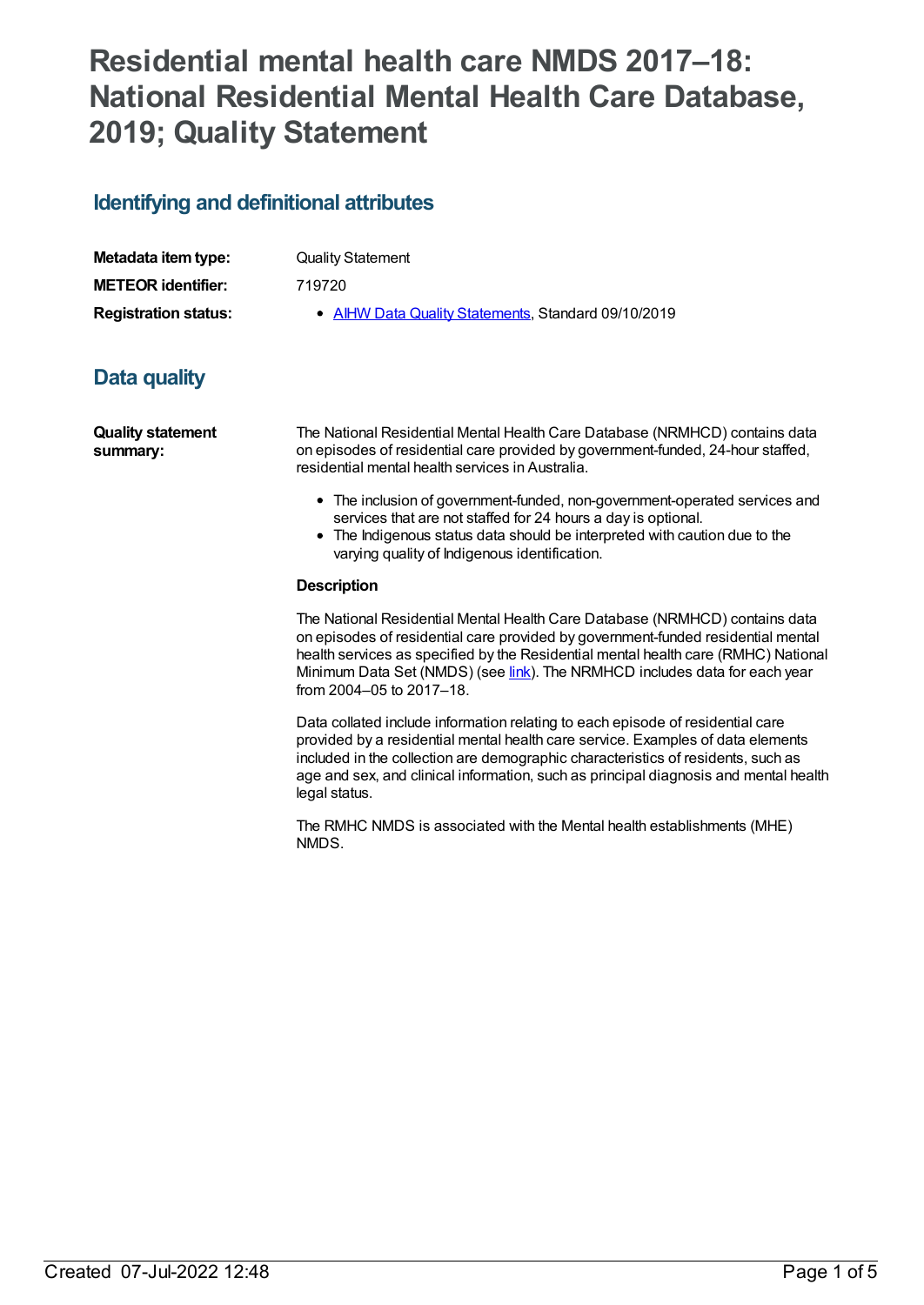| Institutional environment: | The Australian Institute of Health and Welfare (AIHW) is a major national agency set<br>up by the Australian Government under the <b>Australian Institute of Health and</b><br>Welfare Act 1987 to provide reliable, regular and relevant information and statistics<br>on Australia's health and welfare. It is an independent corporate Commonwealth<br>entity established in 1987, governed by a management Board, and accountable to<br>the Australian Parliament through the Health portfolio.                                               |
|----------------------------|---------------------------------------------------------------------------------------------------------------------------------------------------------------------------------------------------------------------------------------------------------------------------------------------------------------------------------------------------------------------------------------------------------------------------------------------------------------------------------------------------------------------------------------------------|
|                            | AIHW's vision is to provide stronger evidence (data and information) for better<br>decisions and improved health and welfare of Australians. It collects and reports<br>information on a wide range of topics and issues, ranging from health and welfare<br>expenditure, hospitals, disease and injury, and mental health, to ageing,<br>homelessness, disability and child protection.                                                                                                                                                          |
|                            | The Institute also plays a role in developing and maintaining national metadata<br>standards. This work contributes to improving the quality and consistency of<br>national health and welfare statistics. The Institute works closely with governments<br>and non-government organisations to achieve greater adherence to these<br>standards in administrative data collections to promote national consistency and<br>comparability of data and reporting.                                                                                     |
|                            | One of the main functions of the AIHW is to work with the states and territories to<br>improve the quality of administrative data and, where possible, to compile national<br>datasets based on data from each jurisdiction, to analyse these datasets and<br>disseminate information and statistics.                                                                                                                                                                                                                                             |
|                            | The Australian Institute of Health and Welfare Act 1987, in conjunction with<br>compliance to the <i>Privacy Act 1988</i> , (Cth) ensures that the data collections<br>managed by the AIHW are kept securely and under the strictest conditions with<br>respect to privacy and confidentiality.                                                                                                                                                                                                                                                   |
|                            | For further information see the AIHW website www.aihw.gov.au.                                                                                                                                                                                                                                                                                                                                                                                                                                                                                     |
|                            | Residential mental health services may be required to provide data to states and<br>territories through a variety of administrative arrangements, contractual<br>requirements or legislation. States and territories use these data for service<br>planning, monitoring and internal and public reporting. In addition, state and territory<br>health authorities supply data for the NRMHCD under the terms of the National<br>Health Information Agreement (see link), as specified by the RMHC NMDS (see<br>'Interpretability' section below). |
|                            | Expenditure and resource information for residential mental health services<br>reporting to the NRMHCD are reported through the associated National Mental<br>Health Establishments Database, as specified by the MHE NMDS (see link).                                                                                                                                                                                                                                                                                                            |
| <b>Timeliness:</b>         | Data for the NRMHCD were first collected in 2004–05.                                                                                                                                                                                                                                                                                                                                                                                                                                                                                              |
|                            | States and territories are required to supply data annually in accordance with the<br>RMHC NMDS specifications. The reference period for this data set is 2017–18,<br>that is, residential episodes occurring between 1 July 2017 and 30 June 2018.<br>Data for the 2017-18 reference period were supplied to the AIHW in January 2019.                                                                                                                                                                                                           |
|                            | The AIHW publishes data from the NRMHCD in Mental health services in<br>Australia annually.                                                                                                                                                                                                                                                                                                                                                                                                                                                       |
| <b>Accessibility:</b>      | The AIHW produces the annual series Mental health services in Australia, primarily<br>as an online publication at http://www.aihw.gov.au/mhsa/. This includes pdf<br>documents of all sections in the publication, as well as data workbooks and an<br>interactive data portal.                                                                                                                                                                                                                                                                   |
|                            | In addition, a companion hard copy In brief summary document is produced and is<br>available from the Digital and Media Communications Unit of the AIHW.                                                                                                                                                                                                                                                                                                                                                                                          |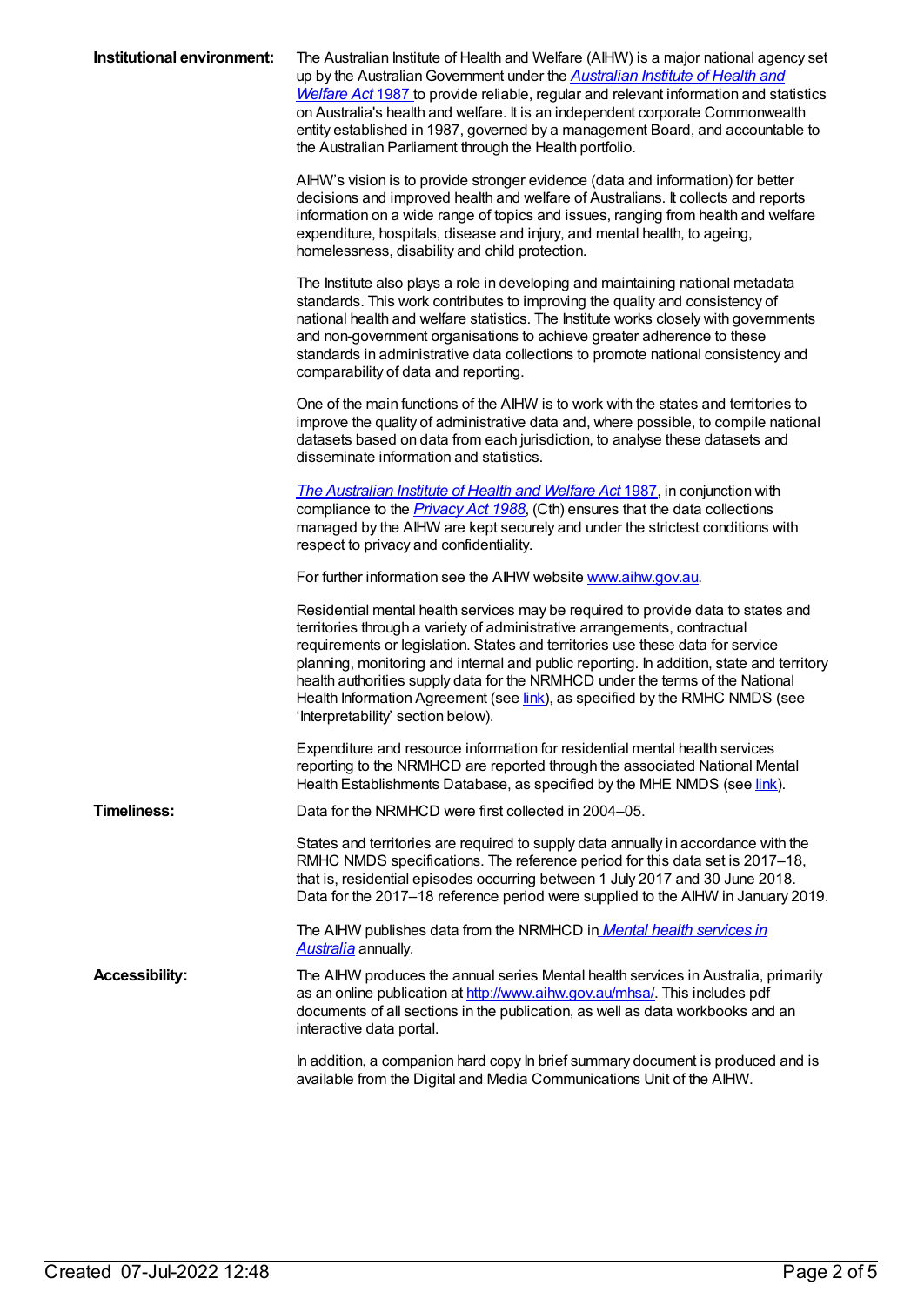| Interpretability: | Metadata information for the RMHC NMDS is published in the AlHW's online<br>metadata repository-METeOR.                                                                                                                                                                                                                                                                                                                                                                                                                                                                                                                                                                                                                                                                                                                                                                                                                                                                                                                                                                         |
|-------------------|---------------------------------------------------------------------------------------------------------------------------------------------------------------------------------------------------------------------------------------------------------------------------------------------------------------------------------------------------------------------------------------------------------------------------------------------------------------------------------------------------------------------------------------------------------------------------------------------------------------------------------------------------------------------------------------------------------------------------------------------------------------------------------------------------------------------------------------------------------------------------------------------------------------------------------------------------------------------------------------------------------------------------------------------------------------------------------|
|                   | METeOR can be accessed on the AIHW website:                                                                                                                                                                                                                                                                                                                                                                                                                                                                                                                                                                                                                                                                                                                                                                                                                                                                                                                                                                                                                                     |
|                   | /content/index.phtml/itemld/181162                                                                                                                                                                                                                                                                                                                                                                                                                                                                                                                                                                                                                                                                                                                                                                                                                                                                                                                                                                                                                                              |
| <b>Relevance:</b> | Data published annually in Mental health services in Australia includes additional<br>important caveat information to ensure appropriate interpretation of the analyses<br>presented by the AIHW. Readers are advised to take note of footnotes and caveats<br>specific to individual data tables that influence interpretability of specific data.<br>The purpose of the NRMHCD is to collect information on all episodes of residential<br>care provided by government-funded residential mental health services, as<br>specified by the RMHC NMDS.                                                                                                                                                                                                                                                                                                                                                                                                                                                                                                                           |
|                   | The scope for this collection is all episodes of residential care for residents in all<br>government-funded and operated residential mental health services in Australia.<br>These services employ mental health trained staff on-site; provide rehabilitation,<br>treatment or extended care to residents for whom the care is intended to be on an<br>overnight basis and in a domestic-like environment; and encourage the residents to<br>take responsibility for their daily living activities. These services include those that<br>employ mental health trained staff on-site 24 hours per day and other services with<br>less intensive staffing. However, all these services employ on-site mental health<br>trained staff for at least 6 hours per day and 50 hours per week. Residential care<br>services that are not included in the collection are those in receipt of funding under<br>the Aged Care Act 1997 and subject to Commonwealth reporting requirements<br>(that is, they report to the System for the Payment of Aged Residential Care<br>collection). |
|                   | The inclusion of government-funded, non-government-operated services and<br>services that are not staffed for 24 hours a day is optional.                                                                                                                                                                                                                                                                                                                                                                                                                                                                                                                                                                                                                                                                                                                                                                                                                                                                                                                                       |
|                   | An episode of residential care is defined as the period of care between the start of<br>residential care (for example, through the formal start of the residential stay or the<br>start of a new reference period (that is, 1 July)) and the end of residential care (for<br>example, the formal end of residential care, or the end of the reference period (that<br>is, 30 June)). Episodes of residential care are measured in days. An individual can<br>have one or more episodes of care during the reference period.                                                                                                                                                                                                                                                                                                                                                                                                                                                                                                                                                     |
|                   | A residential stay refers to the period of care beginning with a formal start of<br>residential care and ending with a formal end of the residential care.<br>Accordingly, residential stays for long term residents may span multiple reference<br>periods and be counted as an episode in each relevant collection year, contributing<br>to multiple episodes over sequential collection periods.                                                                                                                                                                                                                                                                                                                                                                                                                                                                                                                                                                                                                                                                             |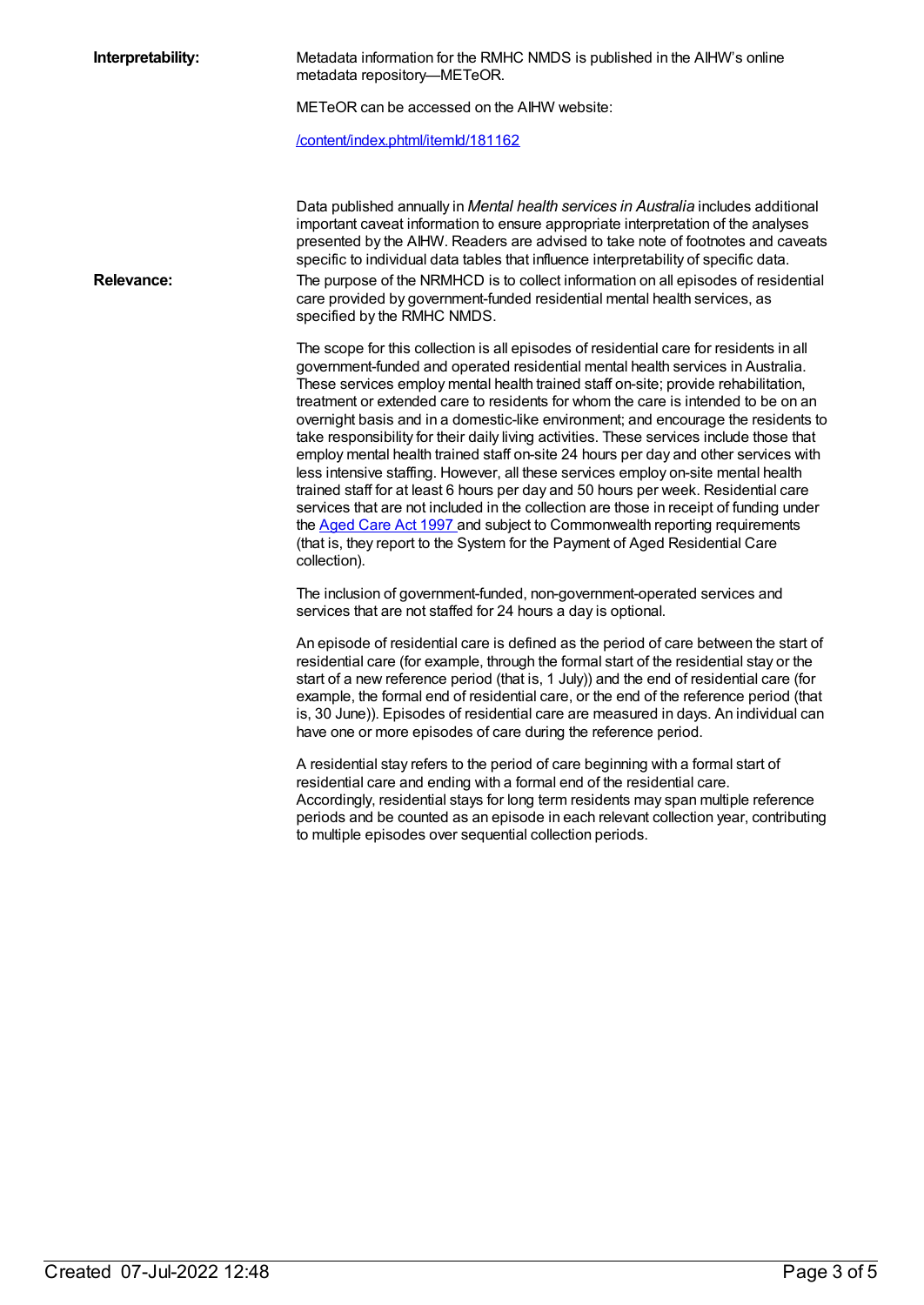**Accuracy:** States and territories are primarily responsible for the quality of the data they provide. However, the AIHW undertakes extensive validations on receipt of data. Data are checked for valid values, logical consistency and historical consistency. Potential errors are queried with jurisdictions, and corrections and resubmissions may be made by them in response to these edit queries. The AIHW does not adjust these data to account for possible data errors or missing or incorrect values.

> Data from non-government services and services with non-24-hour staffing are reported to the NRMHCD optionally by individual jurisdictions. Therefore, comparisons between jurisdictions should be made with caution. For the 2017–18 data, of the 92 services included in the collection, all but 11 of the services reported had mental health trained staff on-site 24 hours a day. Data from 13 nongovernment services were included in the 2017–18 collection.

> Queensland reclassified existing Community Care Units from admitted patient care to residential mental health service units. All establishments that were recognised as Residential by the Queensland Health Department Director-General have been included in the collection.

#### *Indigenous status*

Indigenous status is missing for 3.4% of episodes in the 2017–18 NRMHCD.

States and territories provided information on the quality of the Indigenous status data for 2016–17 as follows:

All states and territories considered the quality of their Indigenous status data to be acceptable.

For 2017–18, Victoria, Northern Territory and Western Australia cited improvement in the collection of Indigenous status as being required.

Based on the National best practice guidelines for collecting Indigenous status in health data sets (AIHW 2010), Western Australia implemented a validation system from 1 January 2019 reducing errors in the reporting of indigenous status.

#### *Remoteness area and socioeconomic status*

Numerators for remoteness area and socioeconomic status are based on the reported area of usual residence of the patient, regardless of the location or jurisdiction of the service provider. This mat be relevant if significant numbers of one jurisdiction's residents are treated in another jurisdiction.

#### *Mental health legal status*

Data on involuntary treatment of consumers is collected in the RMHCD, however the quality of the data is unknown and should be treated with caution. Reporting of service events with a mental health legal status of involuntary will differ from reporting of treatment orders in the community by state and territory Chief Psychiatrists due to differences in statistical unit, collection scope and jurisdictional data systems.

Legislation governing the use of treatment orders differs between jurisdictions and comparisons should be made with caution.

#### *Referral type*

Among the jurisdictions, quality of referral type data varies. Referral type was missing or not reported for 2.5% of residential mental health care episodes in 2017–18.